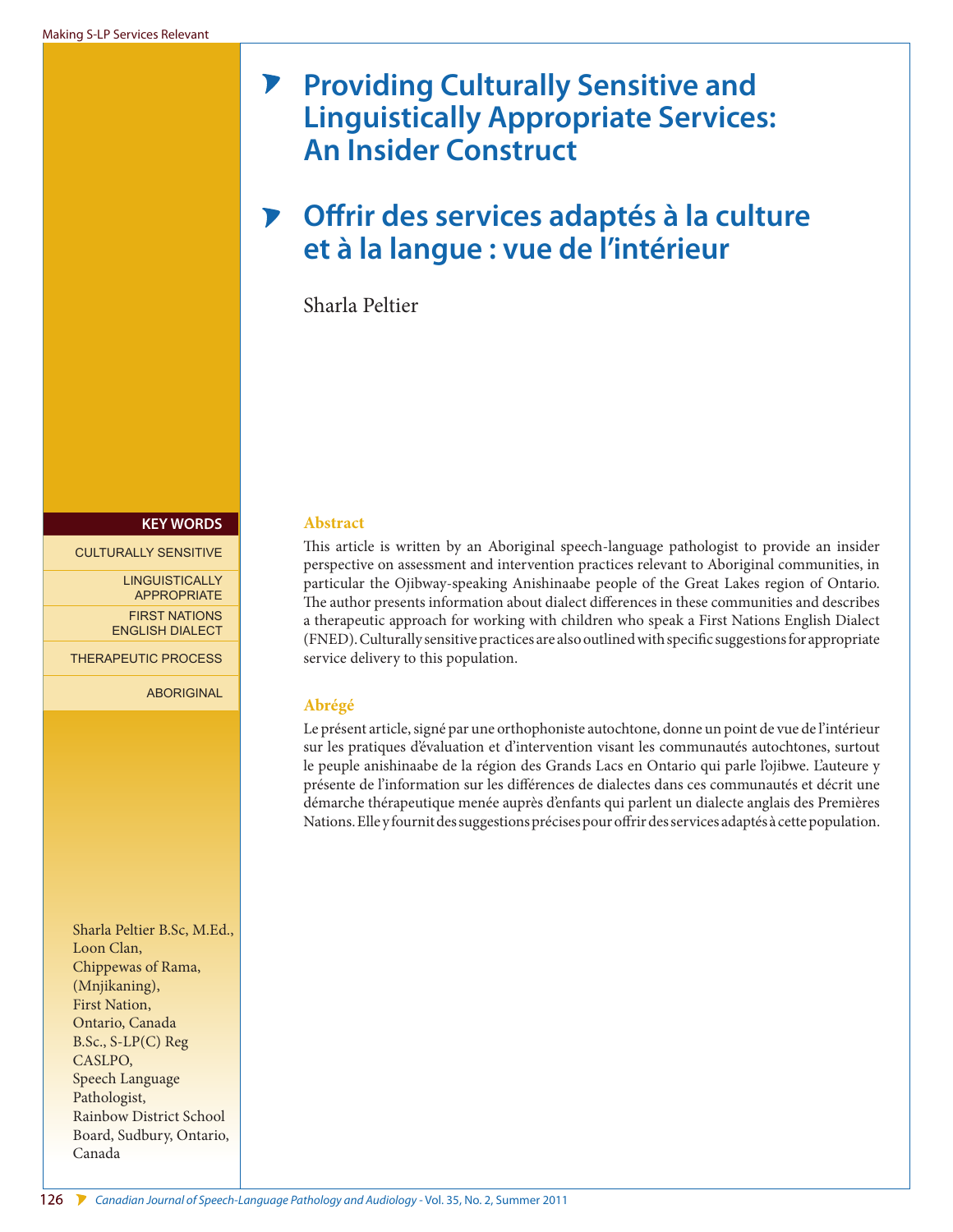The purpose of this article is to provide an insider perspective on speech-language pathology assessment and intervention practices relevant to Aboriginal<sup>1</sup> communities based on my clinical experiences as a speech-language pathologist (S-LP) and my life experiences as an Aboriginal woman. As a certified S-LP and a member of the Loon Clan, Chippewas of Rama Mnjikaning First Nation, Ontario, I have a personal understanding and knowledge of the experiences of First Nations<sup>2</sup> communities. Over the years I have arrived at certain insights and understandings that stem from my personal and professional roles and responsibilities within the Aboriginal community. I also continually seek to learn more and to share what I have learned to support mutual respect and understanding for all. I recently completed a Master of Education thesis which investigated the oral narratives of Anishinaabek<sup>3</sup> children. It is my hope that the speech and language pathology profession will be informed by my experiences and insights. My intent for writing this article is to support my colleagues to be better service providers in our helping profession.

Since 1986 I have worked as a S-LP with all agegroups in the health and education sectors of Anishinabe communities in the Lake Huron Region of Ontario including the Ojibway communities on Manitoulin Island (which include the Wikwemikong Unceded Indian Reserve; M'Chigeeng First Nation; Sheguiandah First Nation, Aundeck Omnikaning First Nation, Sheshegwaning First Nation, and Ziibahsing First Nation) as well as the North Shore (Sagamock Anishnawbek). I have also worked with the Ojibway communities of Atikameksheng First Nation, Nipissing First Nation, Chippewas of Mnjikaning Rama First Nation and Walpole Island First Nation. In addition, I have provided clinical services to urban Ojibway, Cree and Métis elementary students. My roles in direct service provision, program development and management, family/ community capacity-building, and advocacy have provided me with extensive experience and many opportunities to learn and reflect.

The viewpoints that I wish to present are specific to the areas of Ontario delineated above and are particularly relevant to the Anishinabe people (Ojibway-speaking). I cannot stress enough that Aboriginal peoples of Canada do not represent a homogeneous group. Each region and First Nation community in particular has distinct languages, social customs, political and historical affiliations and experiences.

This article illustrates a therapeutic process that is inclusive of the Aboriginal world view as it relates to contemporary times. Specific language socialization practices and speech-language pathology assessment outcomes will be discussed to enhance the reader's knowledge, understanding and development of clinical judgment. Particular attention is given to a process I have developed for assessing and treating children speaking a First Nations English Dialect (FNED). The therapeutic approach I use for working with FNED children in schools is presented as a framework for other clinicians when working with FNED clients.

### **THE THERAPEUTIC ENVIRONMENT**

In my experience, specialized service providers including S-LPs frequently describe Aboriginal people as 'hard to serve' or 'high risk'. This perspective may be based in part on observations that parents and families do not always show up for scheduled appointments. As well, when families do attend intervention sessions, family engagement in the therapeutic process may be perceived as limited and home program assignments may not be completed as recommended.

I have come to understand that this perceived difficulty in service provision may stem from a mismatch between professional attitudes on one hand and the community values and ways of doing and knowing among Aboriginal peoples on the other hand. As well, each family and community has a distinct history that should be considered. Early learning background and experiences with medical and educational institutions significantly influences client receptivity. Trust may frequently be an issue during interactions with medical or education practitioners. As parents perceive the speech language pathologist as an authority figure, they may lose confidence in their own ability to decide what is right for their child and may defer to the professional, believing that the professional knows best (Westernoff, 1991). This can impede family roles that otherwise could have effectively supported language and communication skill development within the therapeutic process.

Most S-LPs in Canada are not of Aboriginal descent and many clinicians have limited experience with Aboriginal populations. Furthermore, S-LPs often use western-based philosophy and clinical evaluation tools and approaches in their assessment of family-child interactions and the communicative behaviors of the child. Western assessment tools are not designed to be used specifically with Aboriginal populations and usually do not have Aboriginal children represented in their standardization samples. Therefore, their validity and reliability for Aboriginal populations may often be questionable. Biased assessment instruments can lead to misdiagnosis of these children (Sterzuk, 2008). Their use has the potential to result in both the under- or over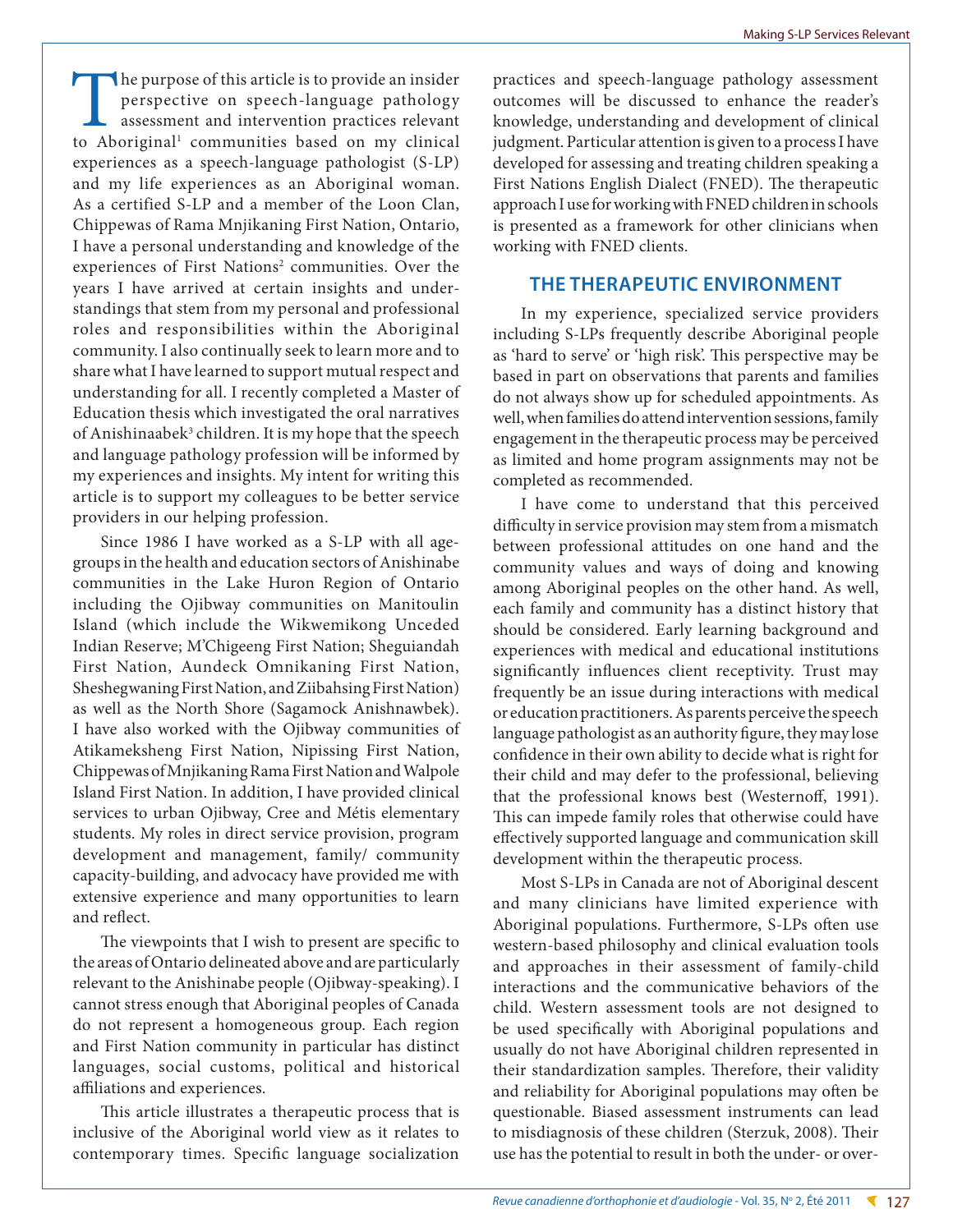identification of communication disorders in Aboriginal children and the imposition of communicative goals for the child that may be incongruent with Aboriginal discourse and socialization practices and values (Ball, 2005). The identification of typical patterns as dysfunctional or inappropriate may lead to the "therapization" of the parent-child interaction. This is illustrated by the situation where an Aboriginal parent of a child receiving speech and language services is expected to change their natural speech, language, and discourse behaviors to comply with clinical recommendations that are contrary to their cultural norms, such as leading the child in speech and language activities and modeling "standard" English (Zeidler, this issue).

The therapeutic process is further complicated by the fact that some Aboriginal parents and caregivers had childhood experiences themselves that were not optimal. For example, many experienced the trauma of residential schooling, and they may now lack knowledge, parenting skills and support systems to pass on traditional Aboriginal values and practices in the home. When a professional sheds light on areas of improvement related to their parenting or their interactions with their child, they experience shame. Parents want to help their children, but when the process does not validate their situation and the option of seeking parenting wisdom from within the Aboriginal community is not offered, the optimum situation of achieving wellness by engaging the family and community in the therapeutic process remains unattainable. Many First Nation communities are striving to achieve a more community-based and holistic approach to wellness. In fact, Aboriginal people participate more often in talking circles, ceremony, Elder contacts and traditional medicine than parenting skill sessions and Western therapies (Aboriginal Healing Foundation, 2006).

When an Aboriginal child enters school, their language and discourse practices may differ from those of the mainstream community, and when language differences are interpreted as language deficiencies, this results in miseducation (Heit & Blair, 1993). For example, in the First Nation communities where I have worked, Aboriginal parents typically value good listening skills rather than superfluous talk in the young child and Aboriginal children are not encouraged to question adults. In mainstream schools, however, children are expected to readily talk and engage in question-answer exchanges with the teacher to demonstrate their knowledge. Aboriginal children may not be comfortable in with these discourse expectations, especially initially, and their silence may be misinterpreted as disinterest, noncompliance, or a sign of a language problem (Kanu, 2002).

# **FIRST NATIONS ENGLISH DIALECTS**

Language use patterns of children vary within and across Aboriginal communities. Some students have an indigenous language as their first language and English or French as a second language. Other students do not speak an Indigenous language but may speak either "standard" English, "standard" French, or a local dialect of English or French. The local dialect may result from the influence of the Indigenous language or mother tongue upon the English or French language (Heit & Blair, 1993). An English dialect of this type is referred to as a First Nations English Dialect (FNED) and it is distinct from that spoken by the mainstream society in terms of both its phonology and grammar (Bernhardt, Ball & Deby, 2007).

FNEDs are often evident in the home and community talk of many Aboriginal people whether they reside on a First Nation territory or in a rural or urban setting. They are evident not only among Aboriginal people who speak their ancestral language, but also people who no longer speak their ancestral tongue (Peltier, 2009). First Nation children who use FNED and discourse patterns that differ from the mainstream prior to school entry are nevertheless typically expected to use "standard English" language and speech patterns when they come to school. As the child is exposed to Standard English usage in the classroom, most do acquire this dialect as well, especially in situations where oral language programming explicitly contrasts and respectfully discusses specific features of the FNED and standard English difference (Epstein & Xu, 2003). These children become bi-dialectal.

Parents may lack knowledge about the benefits of bidialectal learning for their child and in particular, many Aboriginal parents themselves may not know about dialect variation and FNEDs. When their children are exposed to or taught to use another dialect, parents may feel that their speech patterns are not "good" or "right". This may place them in a position to concur with faulty speech and language assessment findings that their child's speech and language skills and their communication practices at home are "substandard" when they are simply different.

FNEDs are legitimate, systematic, and rule-governed variations of the English language with different and distinct pronunciation, vocabulary, grammar, discourse and pragmatic usage. As a consequence, bi-dialectal curricula are becoming more common in schools. They are used to teach about cultural and linguistic diversity, to encourage "code switching" and the acquisition of Standard English as a second dialect, and to maintain the students' FNED and Indigenous language (Cummins, et. al, 2006, Ontario Ministry of Education, 2007, Fadden & LaFrance, 2010). It is beneficial for a FNED-speaking individual to become bidialectal and to code-switch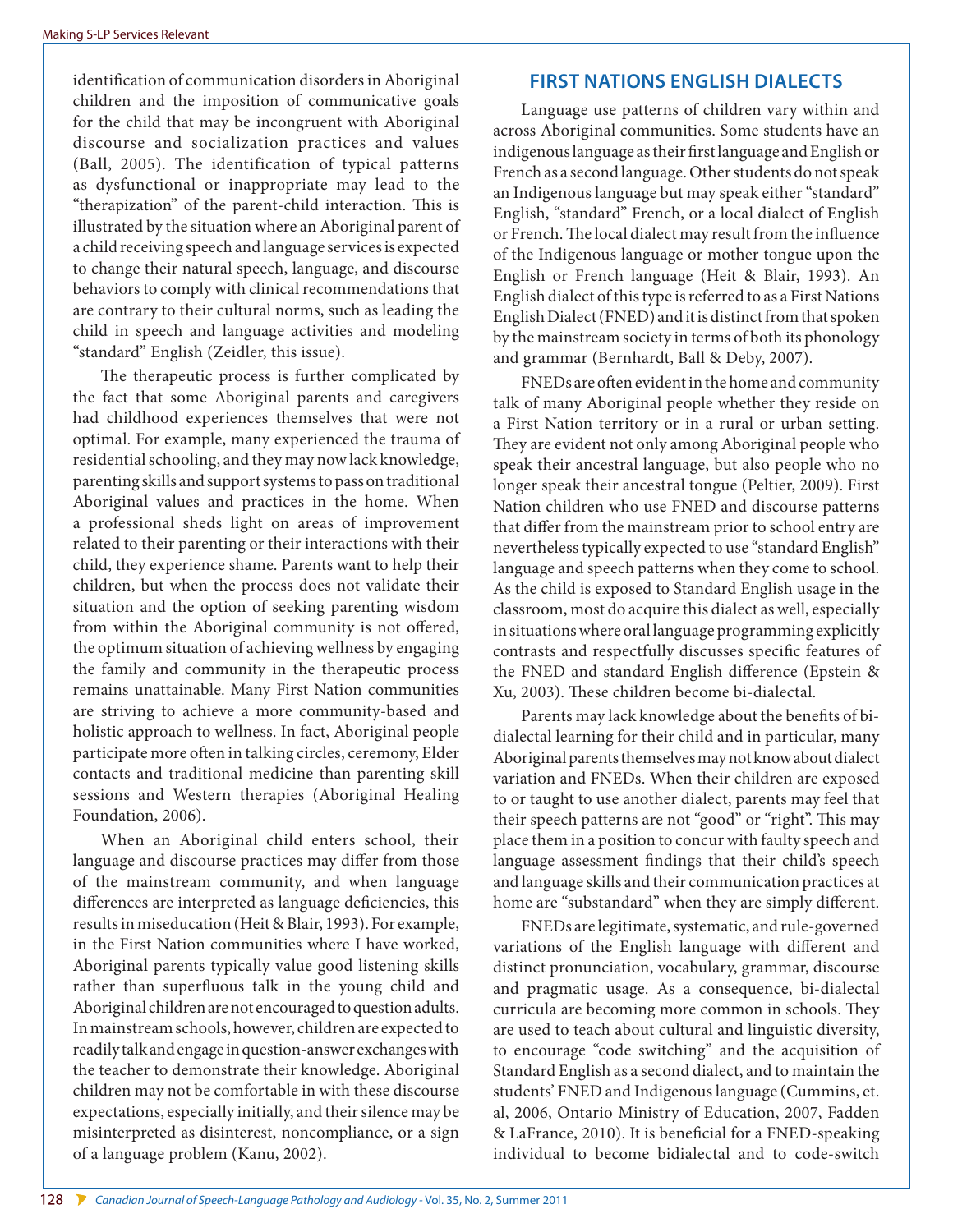according to the context of the communicative exchange. An Aboriginal person uses his or her FNED to speak with First Nation community members and is certainly accepted there. The FNED serves as an important aspect of self-identity and connection to the community of origin. However, the use of Standard English may be critical for school and professional success. As Standard English is acquired, the Aboriginal person gains competence as a communicator in the mainstream society where the dialect is used for formal education and employment. "Code-switching maintains the Aboriginal person's individual and social integrity and supports pragmatic and semantic bridges for living in two worlds" (Peltier, 2010, p. 126).

### **FEATURES OF ANISHINAABE FNED**

Culture and language play key roles in defining a person's perception and worldview. Today, linguists agree that language shapes the way people perceive the world as well as how people describe it (Nevins, 2004). It is through Aboriginal languages and their tradition of orality that the Aboriginal worldview is expressed. Use of FNED is an important area of socialization for Anishinaabe children in First Nations families and communities.

My own clinical experience and observations over the past 20 years serve as the basis for the following profile of communicative behaviors of FNED used in the Anishinaabe communities of the Lake Huron region of Ontario. Analysis of children's English grammar (syntax and morphology) consistently shows several features, relative to "standard" English dialect.

- **1.** Omission of the regular past tense verb marker "-ed" or use of a past tense irregular form not used in Standard English (e.g., "jamp" for jumped).
- **2.** Substitution of gender pronouns (e.g., he/she, her/him) is also common, since the Ojibway language does not differentiate males and females by pronoun the way that the English language does.
- **3.** Aboriginal people in the Anishinaabe communities of the Lake Huron region tend not to state the obvious unless the situation calls for such elaboration and it is uncommon for a speaker to describe exactly where an object is. For example, if a family is getting ready to take the boat out, conversation would include specifics such as wind and weather conditions and time and where the boat is. In general, however, topics such as the weather would not routinely be a part of conversation.

**4.** Substitution of "there" or "here" for a prepositional phrase may be frequent (e.g., "Put the shoes there"/Put the shoes on the shelf under the stairs.) These language features (past tense verb forms, pronouns, and prepositions) are evaluated by standard assessment tools but errors should not be interpreted as problematic since they are legitimate features of FNED for Anishinaabe Aboriginal children who use FNED.

FNED in Anishinaabe children also differs from Standard English in the sounds that are used. For example, this FNED dialect does not include the "f, v, th, r, l" sounds and these sounds are typically not in the phonetic repertoire of Anishinaabe FNED speakers when they start school. Therefore, the speakers acquire these sounds during their primary school years. These sounds enter their phonetic repertoire over a number of years as they are exposed to Standard English in the classroom. Students also make substitutions (e.g., p/f, b/v, n/r, w/l) and certain consonants are not contrastive as they are in standard English (e.g., p-b, d-t, k-g, ch-j, s-sh-z). This means that an Ojibway or Cree student when speaking English may use certain sounds interchangeably. For example: "My dad got a shiwfen bash." (My dad got a silver bass.) As well, the vowel repertoire of Standard English is much larger than that of the Ojibway language, and this impacts both pronunciation and spelling of words such as "tape" versus "top", "kite" versus "kit", and "soon" versus "sun". Articulation assessment tools routinely identify significant differences in the speech sound production of these children. I do not routinely recommend speech therapy for children who demonstrate these speech sound differences, but instead adopt a "wait-and-see" approach. I provide information to the teacher about FNED dialect differences and recommend re-assessment in one year. Upon case review, I have seen a few instances in which the Anishinaabe child's phonetic repertoire has not aligned more with Standard English. The provision of direct articulation intervention is therefore indicated and provided.

The following scenario is offered to illustrate how consideration of the young Anishinaabe child's cultural and linguistic background is taken into account in the services that I provide as a clinician. Another dialect difference I have observed is related to the use and understanding of directions. Direction-following is often evaluated in tests of language development and screening tests (since this language skill is considered to be a robust indicator of early language capability according to Western perspectives). However, in testing that I have completed, I have found that many four and five year old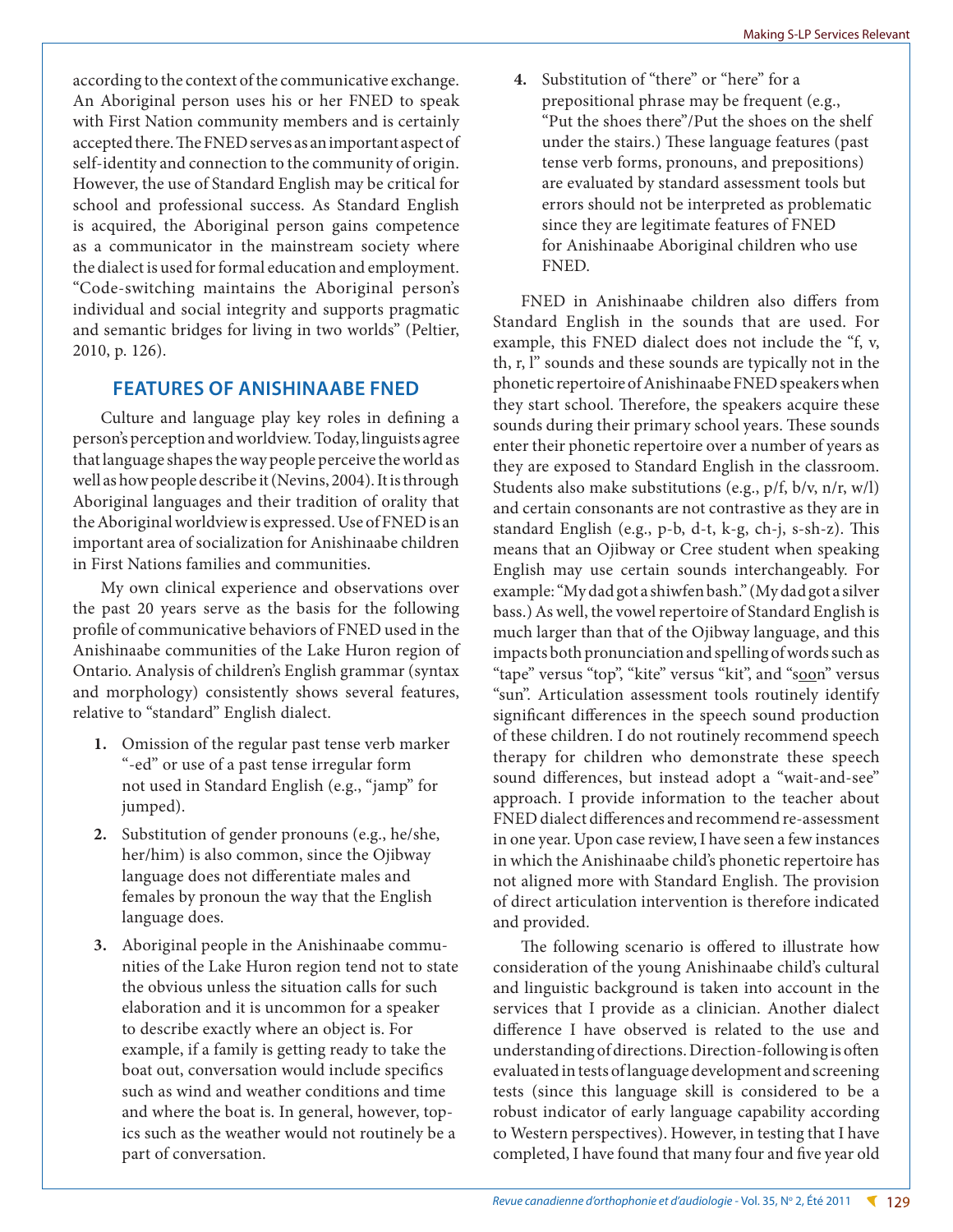Anishinaabe children did not correctly follow two-step directions. This led me to investigate further. I observed the daycare and home settings and interviewed staff and parents. I came to understand that direction-following tasks were novel for many of these children. In all of the First Nation communities that I have worked and resided in, some Aboriginal parents engage in traditional parenting practices and these culturally relevant practices are promoted by social and health programs within the community. For example, observational learning is supported by placing the baby in a cradleboard for the first year or so of life and cooperative sharing of daily life activities continues throughout the lifespan. This presents opportunity for the young child to observe and come to understand the entire procedure for virtually all activities of daily living such as getting and preparing food, doing the laundry, and packing for trips such as cultural gatherings and camping. Once out of the cradleboard, the toddler or young child engages as helper at his/her own level of ability and adults support this self-directed learning of the child. In such communities, consistent with community patterns of teaching and interacting, Aboriginal daycare staff may arrange the environment for the child, but may not tend to give the young child explicit directions about how to conduct themselves in their environment. Thus, at home and in daycare settings many of Anishinaabe children are not socialized to listen to, follow through with, or produce explicit instructions. These expectations are only introduced once they enter school.

Hearing loss in Aboriginal populations is an important area to consider as well. Research shows that First Nation students in the Primary grades often have a mild to moderate hearing loss associated with otitis media. First Nations children have a higher incidence of ear infections than students of other cultural backgrounds (Scaldwell and Frame, 1985; Langan et al., 2007; Bowd, 2004).

## **MY APPROACH FOR WORKING WITH CHILDREN WHO USE FNED**

Acknowledging and coming to understand key differences in socialization practices within various environments such as the home, community, daycare, and elementary school has become a major focus for me as I strive to provide more culturally relevant and effective services to the Aboriginal population. Prior to my awareness of these issues, I used to provide direct intervention to the children transitioning into school. This intervention was based on screening results. Where the parents shared my concern about their child's school readiness, I recommended a home program of parent-led structured language practice activities that most often included a direction-following component. Today, I

respond to the situation by engaging in consultation and training. As I reflect on my engagement in investigative and learning processes, I see how this has supported me to develop and apply the crucial skill of clinical judgment. I believe that my professional ethics and integrity as a person have been stimulated and I feel more satisfied today about my work as a speech-language pathologist than I did earlier in my career. Blending western-based and Anishinaabe perspectives to help people overcome communication difficulties is challenging but doable. I choose to frame it within an educational framework more so than as a deficit-based clinical approach. This is more in line with the Aboriginal world view as I know it, which appreciates the strengths that each of us possesses and the nurtures children to best enhance their gifts. This approach has proven to be rewarding and empowering for the children and parents. "Current research indicates that building on the language knowledge of learners enables them to use their linguistic understandings to access Standard English as a language of power in the educational and political realms without relinquishing their local language, a language of power in community" (Battiste, et. al, 2010, 8). I would like to stress that I take this approach with children that do not present with language impairment and that I recommend that a speech-language pathologist monitor progress in a year so that the child has the opportunity to receive direct intervention if necessary. Based on my experience, this approach seems to be effective and appropriate.

### Daycare, Preschool and Primary Grade Settings

In childcare and Primary grade classroom settings, I demonstrate dialect differences in naturally occurring contexts within the environment, and teach child care providers and teachers how to facilitate the development of direction-following abilities in Aboriginal children, through purposeful exposure and practice. This approach also includes other dialect-learning goals such as building comprehension and expressive use of gender pronouns as well as building each child's phonetic repertoire to include the speech sounds of Standard English. In my work, I often make reference to "the language of the classroom" so that Aboriginal parents' awareness of the expectations around language skills and language development in schools is enhanced without devaluing their own ways, their dialect and culture. I explain that as their young Anishinaabe child transitions from daycare to school they will experience an environment different from the one they are used to. In school, certain components of language are they do not use at home or daycare are relevant and therefore they will acquire these Standard English language skills quite naturally, without individual speech and language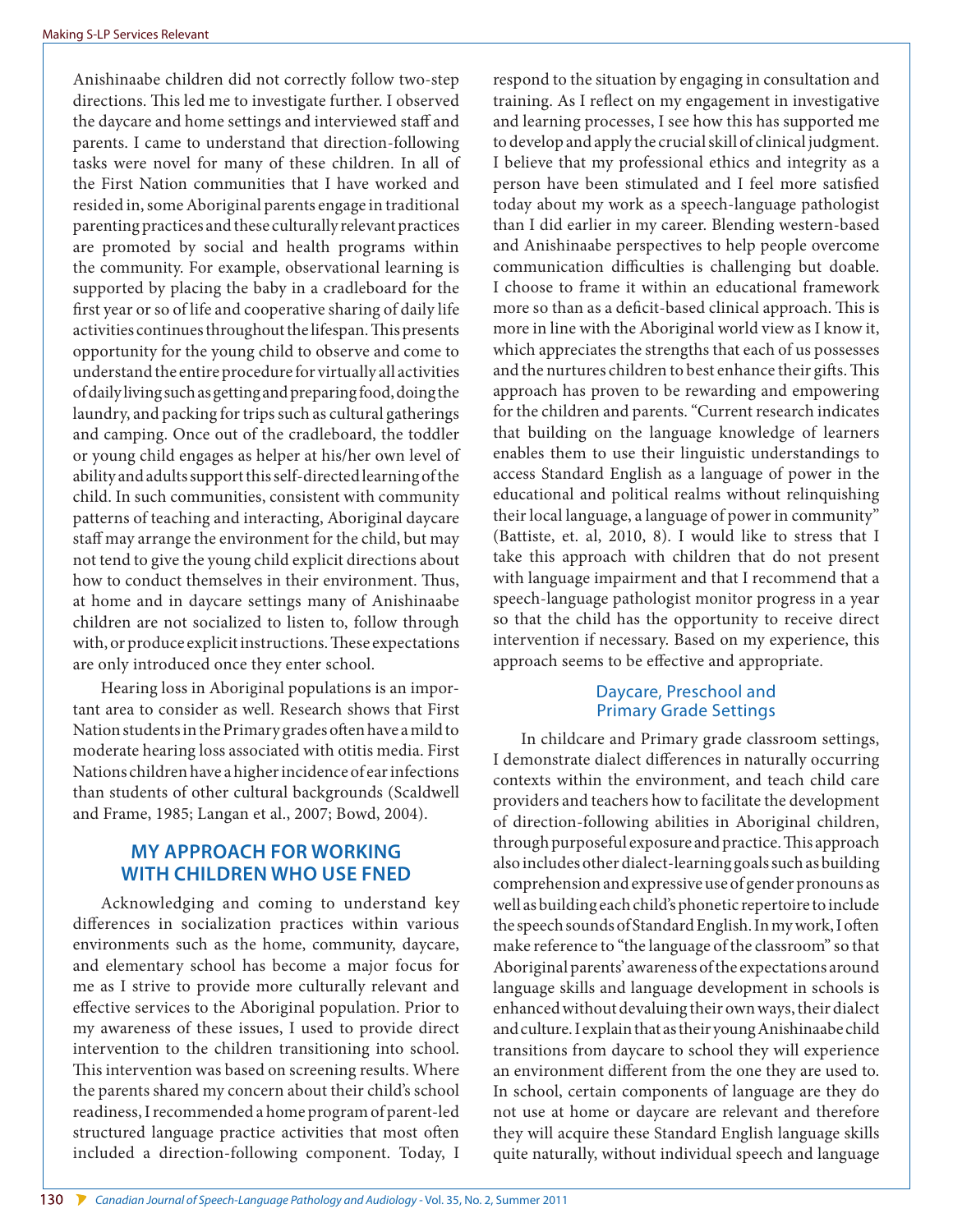

Figure 1. Therapeutic Approach for FNED in a School Setting

sessions from a S-LP. Aboriginal parents in general respond favorably to discussions around FNED and acquisition of new skills for school success.

#### School settings

The schematic in Figure 1 illustrates the therapeutic approach that I use to assist students who use FNED with the acquisition of Standard English at school, and to gradually apply code-switching appropriately in different situations. The focus of the schematic is upon the sound system. Instead of pulling a child out of the class and working one on one, I work in the classroom, leading groups, and providing training to the classroom teacher to utilize materials and teach all children about phonological awareness, oral language and bi-dialectal education. First, the Anishinaabe student presents at school with FNED which is represented by the inner circle. The next circle represents the English sound system of the classroom. Although the phonology systems overlap, there are significant differences and so the two sound systems are depicted separately. From here, the next circle shows the awareness phase where the student learns to discriminate FNED sounds from those of Standard English using visual, auditory and kinesthetic perceptual skills. The next phase or circle represents practical applications of learned skills such as perceiving and producing minimal pair words and applying Standard English in phonics,

spelling, and other reading and writing tasks. At this point, the Anishinaabe student becomes aware of FNED and Standard English pronunciation differences and written examples are provided for practice in the classroom. The teacher illustrates examples of Standard English sentences in written form and gives verbal examples of the sentence as it would be spoken, highlighting FNED sound patterns and morphological and grammatical differences (e.g., "Please loan me some money" becomes "Borrow me some zhone." Zhone refers to zhoniiyaa, meaning money). Students are made aware of the contexts in which either FNED or Standard English are used. For example, school contexts such as delivery of formal speeches and writing tasks call for standard English whereas FNED is appropriately used when conversing with friends and family, and is especially relevant to community settings. This phase of programming is meant to provide the student with opportunities to engage in code-switching, with reinforcement. This approach is used to teach children from Primary through Intermediate grades. Codeswitching becomes more frequent in the Intermediate and Secondary grades where FNED students have acquired sufficient Standard English language skills and writing skills so that both dialects are readily accessible in the learning environment.

I work with small groups of Aboriginal students during language classes in the regular classroom. As the schematic illustrates, the approach I have taken to assist young First Nation students is to increase their awareness of the speech sound system differences between their FNED and Standard English, followed by practice with production in practical classroom activities. A multi-sensory approach to speech sound identification, discrimination, and production is crucial to ensure that the students, especially those experiencing fluctuating hearing loss associated with otitis media, receive the relevant information about how a sound is made by the articulators, how it looks (the child sees him- or herself making the sound in a mirror, watches me, the teacher, and peers as they produce the sound), feels (tactile-kinaesthetic feedback), and sounds. Offering multiple modalities also ensures that the student's individual learning preference can be accommodated. Particular emphasis is placed on production and discrimination of vowels and consonants that are novel or that the student did not know as distinctly different in their FNED. Minimal pairs are used to emphasize differences (e.g., big/ pig, cab/cap, sip/ship/chip/zip, bus/buzz, fat/Pat, laugh/ lap, vet/bet, thought/tot, bath/bat, there/dare, lathe/laid, loon/noon, pal/paw, bid/bed, pin/pen). The children are asked to describe sounds by how they are made or how they feel, look, or sound. Some children, for example, have referred to the novel /r/ sound as "the starting your car when it's thirty below sound", the "zh" sound as "the air guitar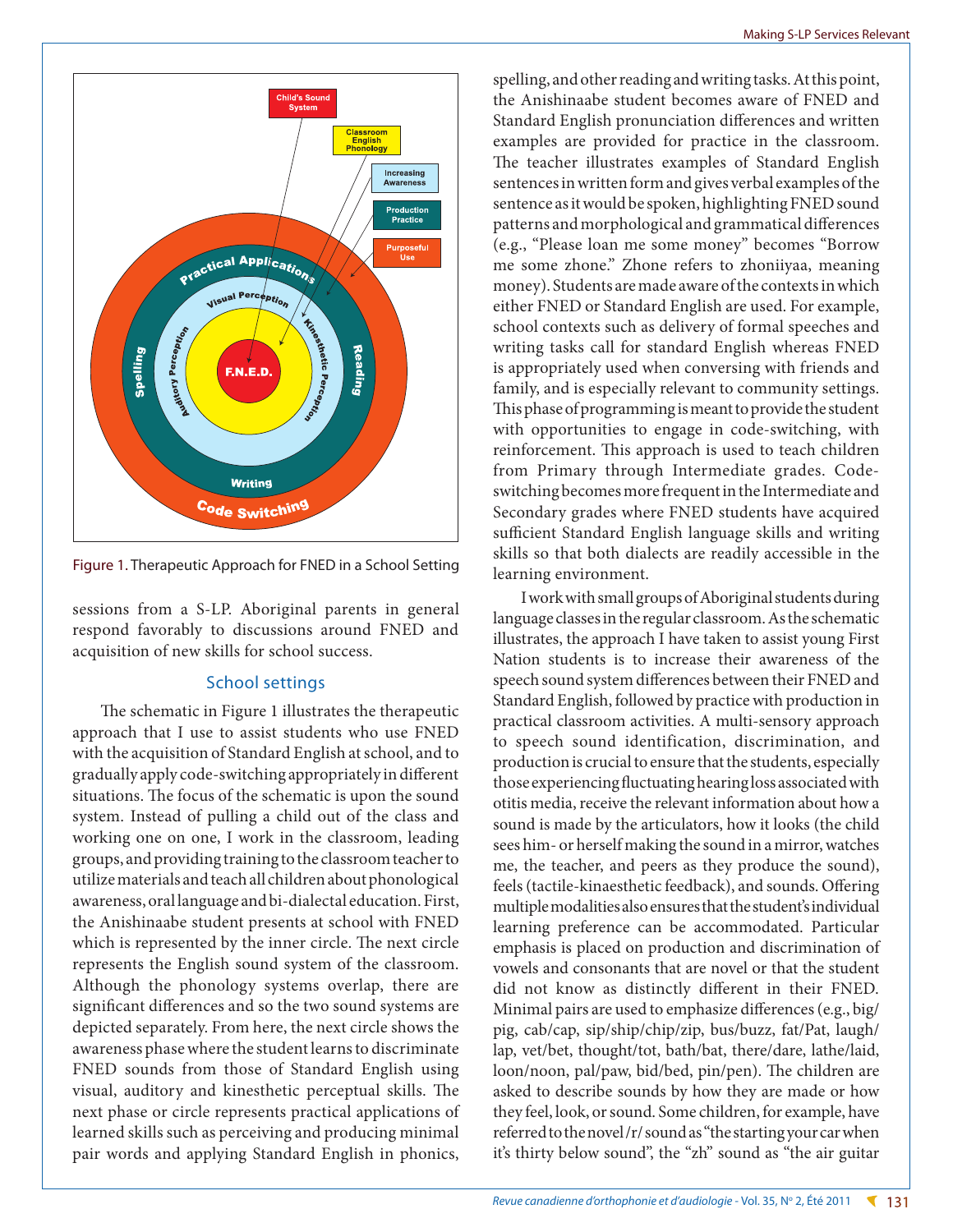sound", the /e/ sound as "the Mrs. A sound", and the /æ/ sound as "the crying baby sound". Pocket wall charts and pictures, printed words or sentence strips are used so that students can manipulate the materials to sort, re-arrange and make comparisons.

The student is also taught to blend and segment newly introduced sounds in words. Following this, print examples are used as a means of formalizing the Standard English sounds and structures. The notion that Standard English is used for all print and writing tasks in the classroom is reinforced. One or two targets at a time are set for each FNED student so that they receive consistent feedback on their written work (e.g., regular past tense verb, prepositional phrases, gender pronouns, spelling corrections.) Throughout the teaching of Standard English, reference is made to "how you say it at home or in your community" versus "how we write it and say it at school."

Although my work experience within the intermediate grades with FNED students has been somewhat limited, I have observed that they will code-switch to FNED when verbally interacting with me, because they identify me as an Aboriginal person. I reinforce with them that in our language program sessions, we want to practice and improve the use of "school talk and Standard English of the classroom" but when we visit informally, our home talk is good to use. I emphasize that I am there to help them do well at school. I do not evaluate FNED as being less correct or inferior at any time. I do believe that many Aboriginal people, myself included, live in two worlds and it is important to be able to code-switch in order to function at our best whether at work in the mainstream society or within the First Nation community where they have been socialized and where they feel belonging. I feel that the profession of speech language pathology has afforded me the opportunity to expand my Standard English skills and come to understand, maintain and value my FNED skills. The combination of clinical experience and personal learning empowers me to help and educate other Aboriginal people, clinicians and educators so that FNED features and usage patterns are accepted as a normal communicative behaviour that is essential and valuable for the individual's cultural competency and identity.

Teachers have an important role in the intervention process. Students are not "corrected" in the classroom if they use FNED pronunciation or grammatical forms (such as omission of regular past tense verb "-ed", pronoun substitutions, omission or substitutions of prepositions) during verbal interactions. Teachers are encouraged to avoid making direct requests for the student to change his or her sentence to reflect Standard English grammatical or semantic elements, but instead to note

these dialectal differences within the context of written work. Teachers are mindful of the dialectal differences and provide purposeful, frequent modeling during oral language activities and games in the classroom on a daily basis. This provides the Anishinaabe FNED student with increased opportunities to hear the novel pronunciation and grammatical features of standard English in the language of the classroom as it is used by his or her peers and teachers (e.g. words with r, l phoneme targets are displayed on the word wall and highlighted whenever they arise in the classroom; prepositional phrases and pronoun forms are used in Teacher-created routines and everyday activities).

In intermediate level classrooms, it has been my experience that teachers of FNED children are extremely interested in understanding their speech and language differences and will readily point out differences at the written level for these students to help increase their awareness and ability to code-switch more purposefully to Standard English. Teachers intuitively know that this is an appropriate approach and as I engage them in discussions about the topic of FNEDs they appreciate the value of their role with students. Trust in the teacherstudent relationship sets the tone for the intervention process and helps ensure that it is appropriately addressed within the classroom.

### **A CULTURALLY SENSITIVE LENS IS FUNDAMENTAL TO WORKING WITH ABORIGINAL POPULATIONS**

"Culturally sensitive practice honors and supports a family's goals for a child's language development and acknowledges and supports the system of cultural signs and forms of interaction, thus securing a child's attachment and sense of belonging to his or her speech/ social community and fostering acquisition of the desired language or language variety" (Bernhardt, et al., 2007, p. 104). Beyond the specific techniques for working with FNED speakers, I suggest use of the following culturally sensitive practices when working with children from First Nations communities.

First, it is important to get to know the people that we have opportunity to engage with along the trail: the Aboriginal clients, health care professionals, social workers, early childhood development practitioners, educators, and service providers in the community. There is always a way for us to expand our own learning. Establishing partnerships across service sectors is beneficial for S-LPs to obtain guidance regarding culturally appropriate practice that informs and ensures equitable and appropriate assessment and treatment practices.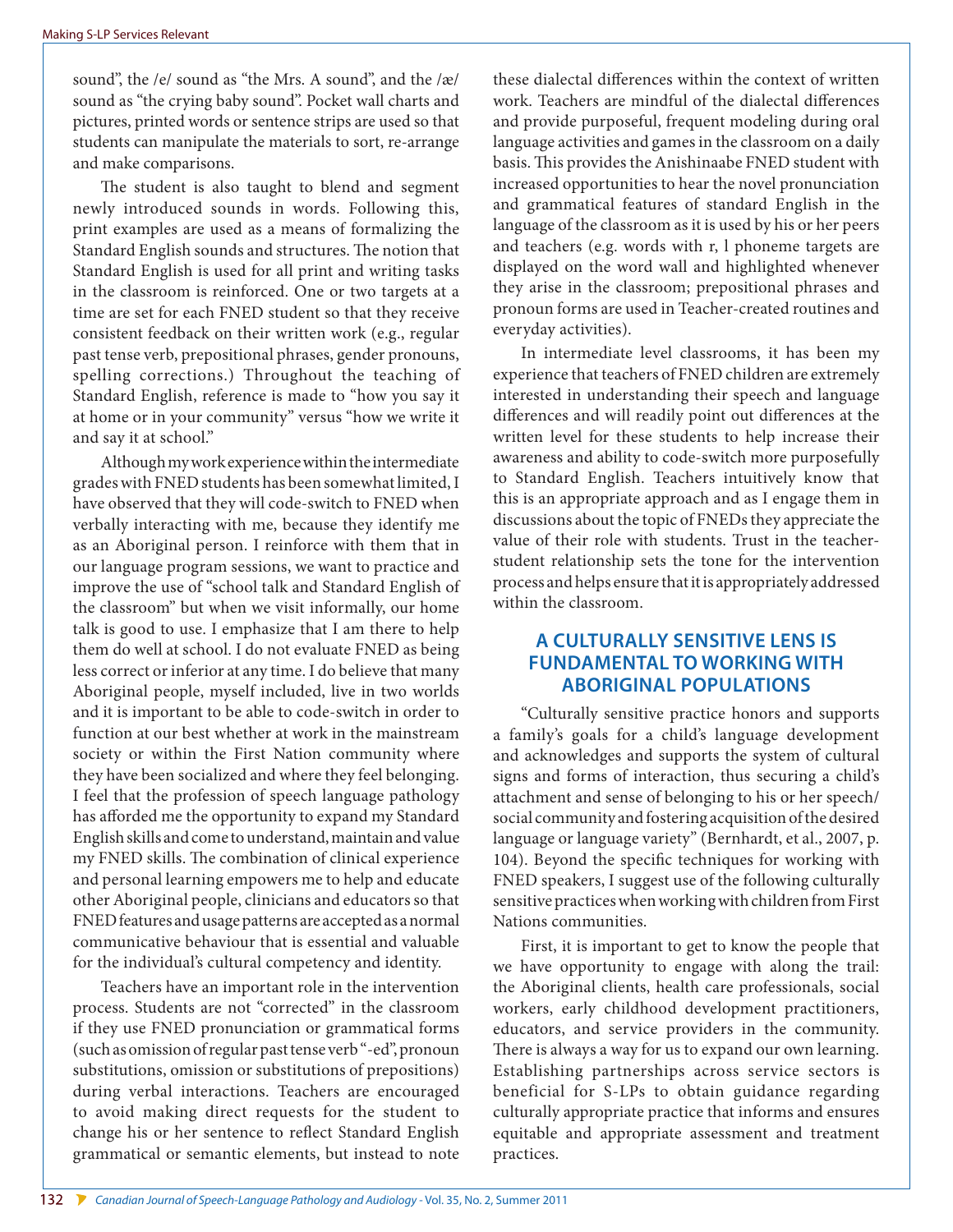Second, regardless of where the children we work with reside, whether on or off reserves, in cities and towns, it is important to understand that ties to the Aboriginal community may be strong and must be understood.

Third, it is important to understand historical factors that impact current actions and feelings today that result in strained relationships with Western therapeutic processes. Since first European contact, Aboriginal people have faced extreme challenges to their survival in Canada. Sustained colonization and assimilation efforts by the Canadian government have had strong negative impacts upon the social fabric of Aboriginal communities. It is therefore difficult for Aboriginal people to trust individuals from mainstream society, and initially, they may not welcome the speech-language specialist into their community or home. It is crucial that relationship-building be the focus of initial contacts so that the clinician is valued as a caring and respectful individual. From here, the Aboriginal family or community will begin to trust the S-LP and open up.

Fourth, it is easy to empathize with my colleagues who try to 'make do' with existing assessment and intervention tools that are available, but these are often inappropriate for working with First Nations populations. We are a committed and creative group, and our profession needs to develop more culturally appropriate tools and methods for working with Aboriginal people.

Fifth, it behooves us as clinicians to initiate our own learning and to identify sources of knowledge at our disposal. The Aboriginal clients and their home communities represent a rich source of information. S-LPs can visit their client's homes and communities and can also access information through urban Aboriginal settings such as Friendship Centers and Health and Recreation facilities. Linkages with cultural informants and recognized Elders can be established once community members see the clinician as having genuine concern and interest in learning more to hone their skills as a "helper" and advocate (Westernoff, 1994). Community gatherings represent another ideal setting for an S-LP to learn about interaction styles, discourse practices, the Aboriginal language(s) used, and First Nations English Dialect. As relationships are built with families and community service providers, questions can be formulated and posed at the appropriate time to facilitate understanding. An approach that initially exemplifies listening, observing and sharing is best before an interview and formal assessment process is undertaken. The establishment of mutual respect and trust is essential in facilitating the process of learning and working together.

When an S-LP is known in the Aboriginal community, parents and family members will likely feel more comfortable in a clinical setting that places them in a cultural informant role. It will be easier for them to feel valued as contributors within a collaborative process aimed at identifying their child's communicative strengths and weaknesses and establishing relevant speech and language goals for their child at home and at school. As well, professional development opportunities and professional journals provide information about culturally and linguistically appropriate assessment and treatment practices, Aboriginal languages, First Nations English Dialects, the cultural and social practices of Aboriginal people that influence parenting roles, communicative discourse patterns, and Aboriginal language preservation and revitalization efforts.

Finally, a service delivery model that presents more than one chance for assessment and offers multiple visits and appointments in the home and clinic can also facilitate engagement and support the development of an assessment and intervention approach that best meets the needs of the client. This is especially relevant to members of the Aboriginal population who seasonally move back to their traditional territory for hunting, ceremonial purposes or visits with family since these communities are often a long distance away.

#### **CONCLUSION**

It is critically important that all S-LPs working with Aboriginal people in Canada advocate for enhanced S-LP services and improved language outcomes. This article provides the perspective of one Aboriginal S-LP with extensive experience working with Anishinaabe people in Ontario. A model of service delivery is presented for working with children who speak a FNED. It is stressed that FNED is a difference, not a disorder and should not be treated as one. Culturally sensitive practices are advocated.

Speech and language pathologists' perceptions of Aboriginal clients' and their needs are changing in a positive way across Canada. In the past several years, for example, CASLPA has created a special interest group to discuss service delivery to Aboriginal groups and partnered with Health Canada, the Assembly of First Nations and Inuit Tapiirit Kanatami to study service delivery to these populations. These are critical steps towards understanding the needs of Aboriginal communities and providing more culturally sensitive practices to these communities across Canada.

Establishing a practice where service providers initiate contact and develop relationships within the Aboriginal community will prove to be fruitful. As mutual respect and understanding are gained, our professional services will better meet the needs of Aboriginal communities.